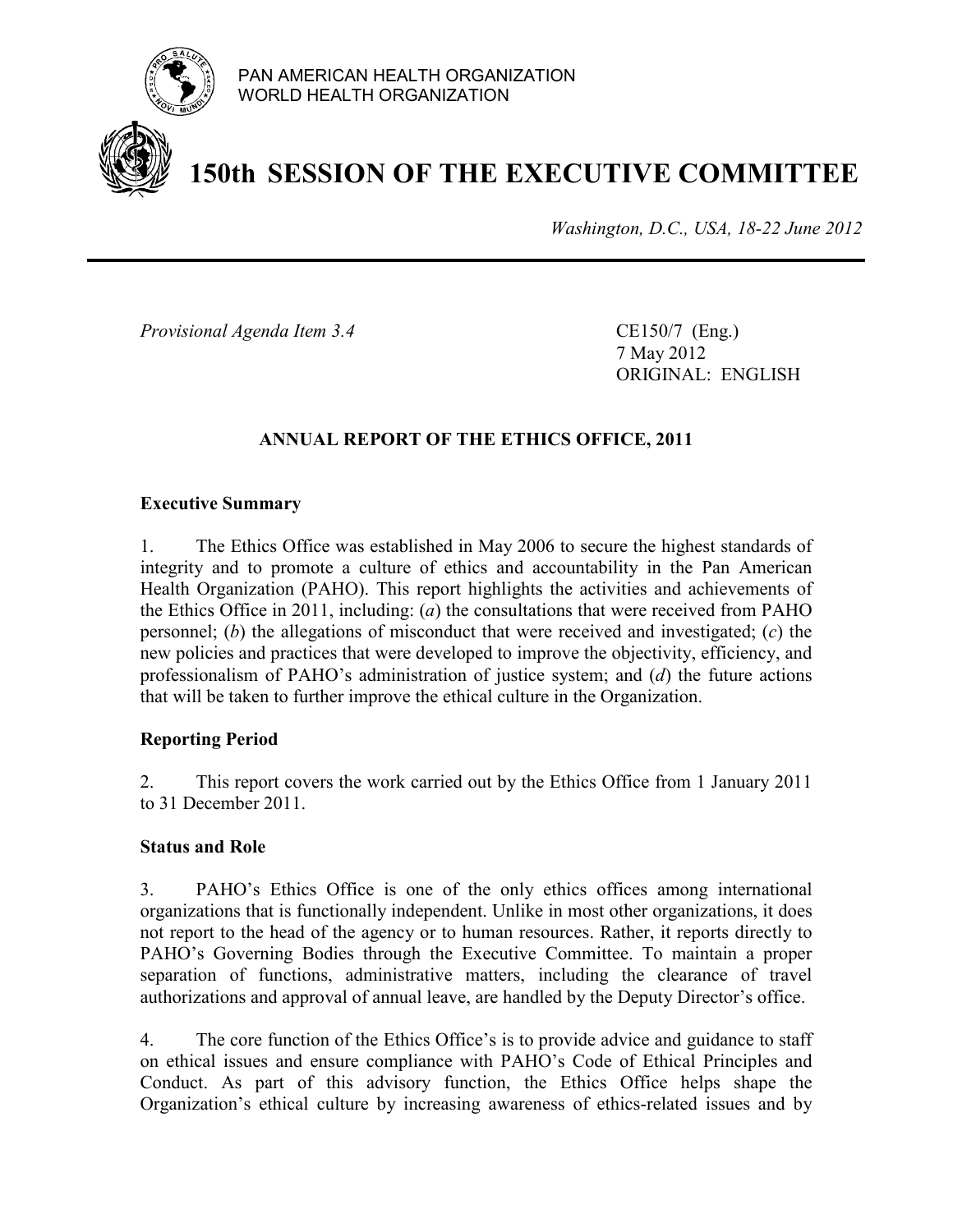proposing selected policies and procedures in the area of ethics and compliance, internal justice, and fraud prevention.

5. The Ethics Office also conducts internal investigations into allegations of wrongdoing and suspected ethical violations. In 2011, the Ethics Office also assumed responsibility for carrying out investigations into allegations of harassment. In addition, it continues to serve as the Organization's focal point for all cases of theft or loss of assets and equipment, looking into these types of incidents whenever necessary.

6. The Ethics Office also oversees the Ethics Help Line, which allows staff members to ask questions on ethical issues or to report allegations of misconduct. Staff can access the Help Line from any country in the Region through a dedicated website or by toll-free telephone. It is available in PAHO's four official languages (English, Spanish, Portuguese, and French) and staff members can remain anonymous if they wish.

7. The Ethics Office also serves as the Coordinator of PAHO's Integrity and Conflict Management System (ICMS) and as Secretary of the Standing Committee on Asset Protection and Loss Prevention (APLP).

8. The principal activities undertaken and results achieved in each of these areas in 2011 are highlighted below.

# **Advice and Guidance**

9. Notwithstanding its numerous responsibilities, the Ethics Office considers that its single most important function is providing guidance and advice to staff. Managers and staff members alike are encouraged to contact the Ethics Office to obtain confidential and independent advice on any issue that might have ethical consequences. A number of different avenues are available to staff to solicit advice, including through the Ethics Help Line, for staff who prefer to submit their queries anonymously.

10. The advice and opinions provided by the Ethics Office are independent of management and are intended to protect the interests and reputation of the Organization as well as those of the individual concerned. The philosophy of the Ethics Office when providing advice is to be open-minded and, within the confines of the Organization's ethical framework and guidelines, to allow PAHO personnel, as far as practicable, to engage in the solicited activity or action.

11. By providing clear and specific advice, the Ethics Office helps staff carry out their work professionally and diligently and manage their outside activities and private lives in a manner that does not interfere with their official duties. Staff members who obtain advice from the Ethics Office are protected from any adverse action, provided they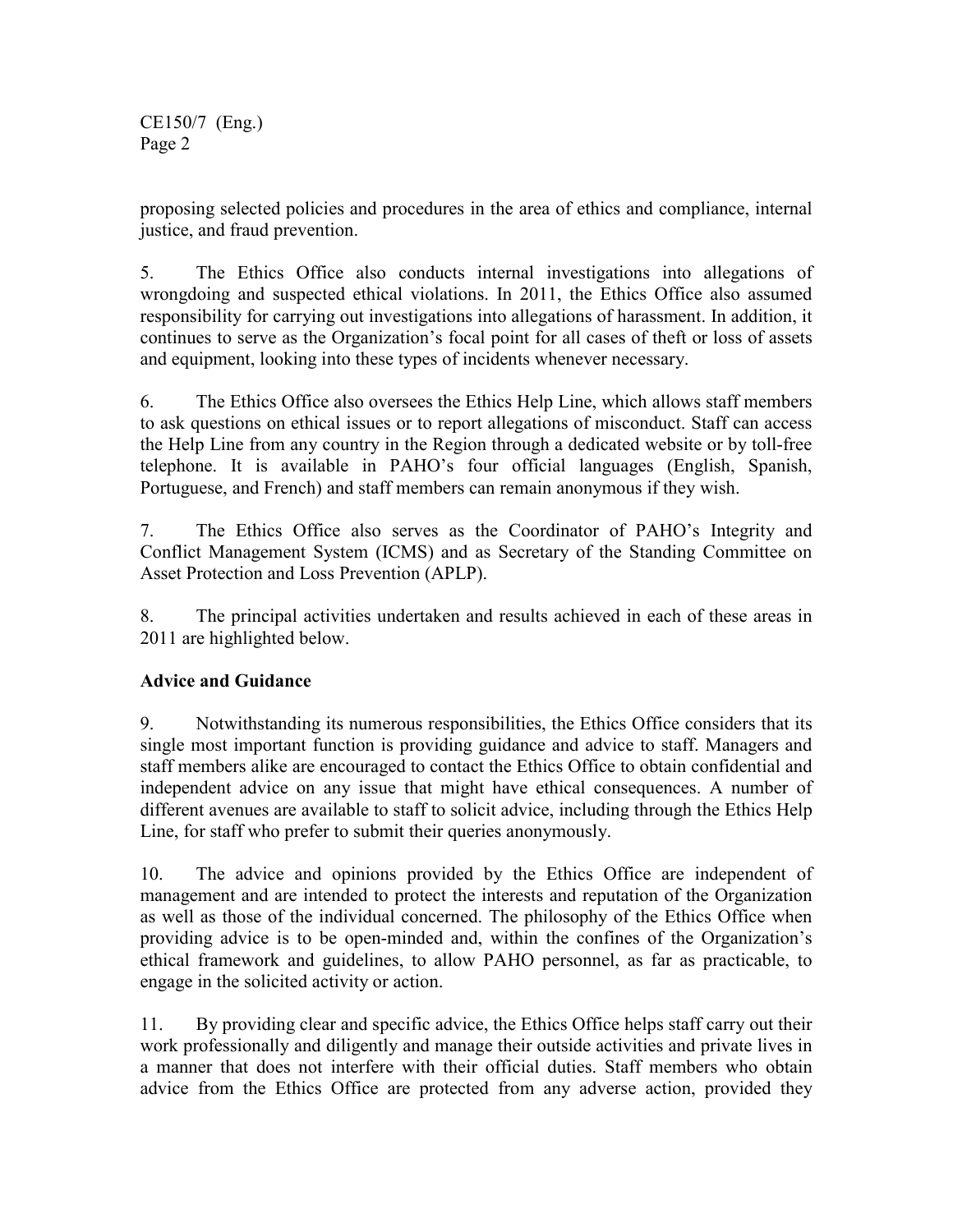accurately disclose all material facts and information, act in good faith and comply with the advice given.

12. PAHO's Code of Ethical Principles and Conduct, implemented in January 2006, contains four main sections: (*i*) Safeguarding PAHO's Principles and Values; (*ii*) PAHO's Ethical Framework; (*iii*) Creating a Culture of Compliance and Prevention; and (*iv*) PAHO's Standards of Conduct. The Code serves as the principal reference document for PAHO personnel and helps guide staff in their day-to-day decisions to ensure that their actions support the Organization's mission and demonstrate its values.

13. In addition to providing general direction and guidance, the Code sets out a number of areas where personnel must obtain the prior authorization of the Ethics Office before engaging in a specific activity. These activities include accepting a gift or award, engaging in external employment or participating in a professional association, board or committee. In these situations, the staff member is obliged to follow the advice of the Ethics Office and is not permitted to undertake the activity if a determination is made that it may pose a conflict of interest.

14. In 2011, the Ethics Office responded to 95 consultations from staff, including eight submitted through the Ethics Help Line. A number of these consultations related to specific requirements outlined in the Code, while others were more general in nature. The consultations received in 2011, by type of consultation, are illustrated in Figure 1.



**Figure 1: Consultations from PAHO staff, by type of consultation, 2011 calendar year.**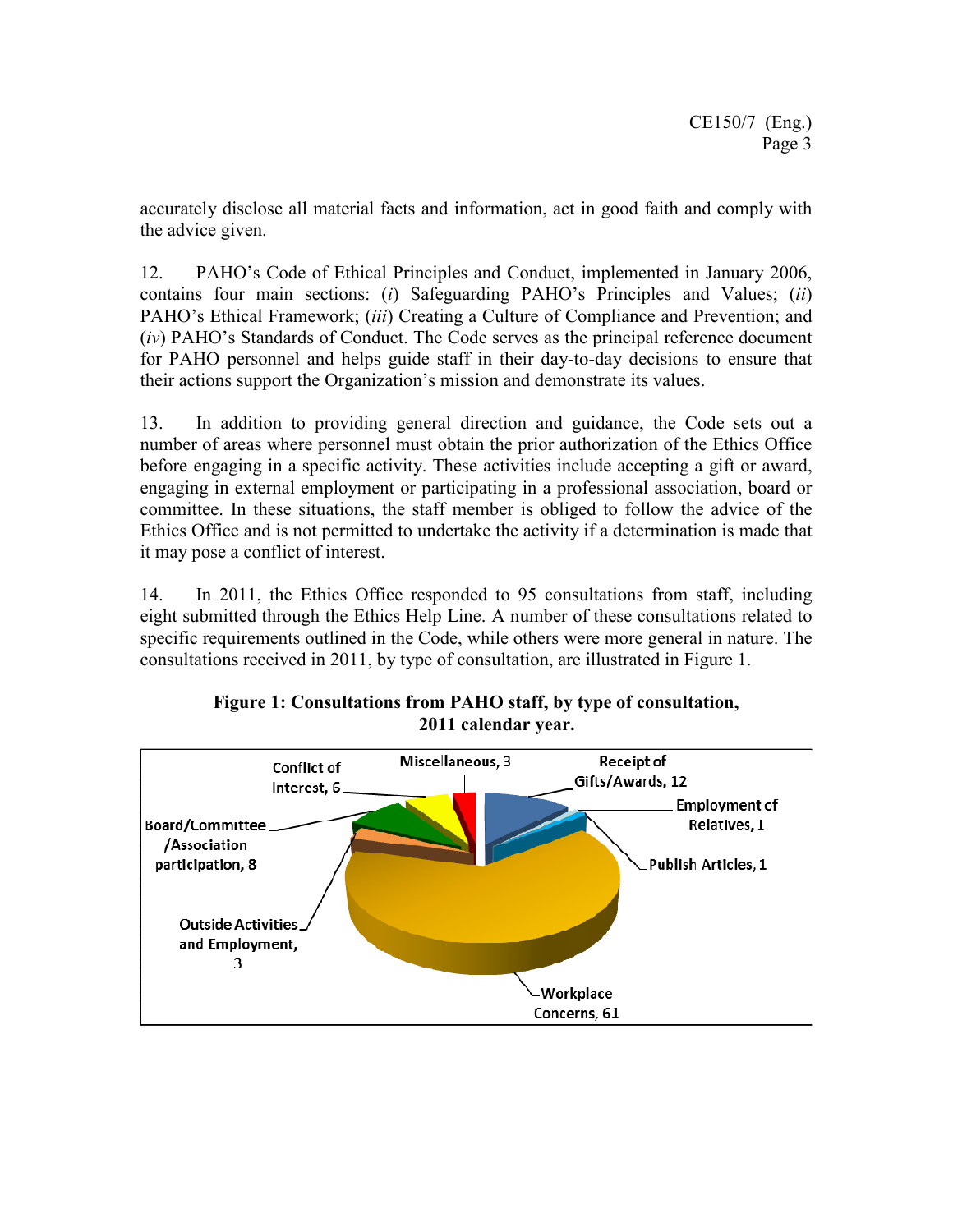15. The number of consultations received in 2011 represent a nearly 50% increase compared with the number of consultations received in previous years, as shown in Figure 2.



**Figure 2: Consultations received, by reporting period, 2008–2011.** 

# **Briefing and Training Opportunities**

16. The Ethics Office continued to provide briefing sessions on the Code of Ethical Principles and Conduct and on PAHO's Integrity and Conflict Management System (ICMS) to various groups of staff in 2011. Specifically, group briefings were provided to:

- New PAHO/WHO Country Representatives for Belize, Haiti, Jamaica, Peru and Suriname.
- New Administrators for PAHO/WHO Representative Office (PWR) Dominican Republic, PWR Mexico, Pan American Foot and Mouth Disease Center (PANAFTOSA), and Health Systems based on Primary Health Care (HSS/HQ).
- Human Resources focal points for PWR Colombia and PWR Haiti.
- All personnel in PWR Brazil, PWR Chile, and PWR Nicaragua during missions to those country offices.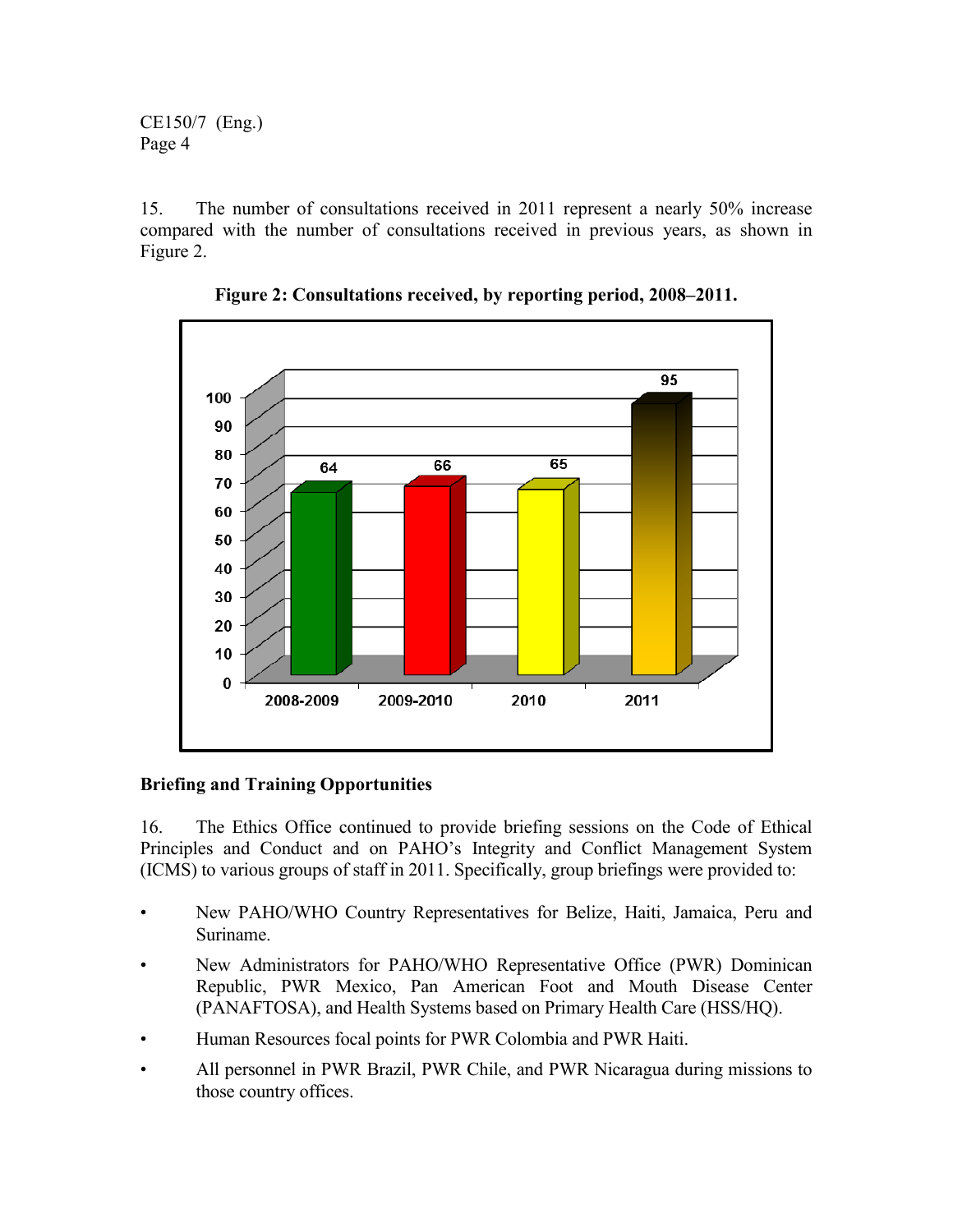17. New staff joining the Organization are still required to complete the online casebased training course on PAHO's Code of Ethical Principles and Conduct that was developed in 2007. This course has proven to be an effective training instrument, and both the World Health Organization and the International Monetary Fund are adapting PAHO's course and using the same platform for their own training purposes.

## **Investigations**

18. Although the principal role of the Ethics Office is to guide PAHO personnel in the right direction, it has also has a mandate to carry out investigations into allegations of misconduct. These investigations cover a wide range of issues, from relatively minor instances of wrongdoing to more egregious cases where serious misconduct is alleged. In February 2011, the Ethics Office was also assigned the responsibility for conducting investigations into allegations of harassment, which were previously handled by the Grievance Panel or by an external investigator.

19. Investigations into allegations of wrongdoing are purely administrative in nature and are intended to provide the reviewing authorities or decision-maker with sufficient information to determine whether wrongdoing has occurred. To ensure a proper separation of functions, the Ethics Office does not make any recommendations or decisions regarding administrative or disciplinary action following the outcome of an investigation. Rather, its role is simply to ascertain the facts and to determine whether a violation of the Organization's standards of conduct has occurred.

20. At PAHO, decisions regarding the possible imposition of administrative or disciplinary action following the conduct of an investigation are made by the Area of Human Resources Management (HRM). When investigations relate to administrative issues, reports are also submitted to the Director of Administration for consideration.

21. During the 2011 calendar year, the Ethics Office received 37 reports about behavior that raised possible ethical concerns. The breakdown of how the Ethics Office received information about an issue or allegation is shown in Figure 3.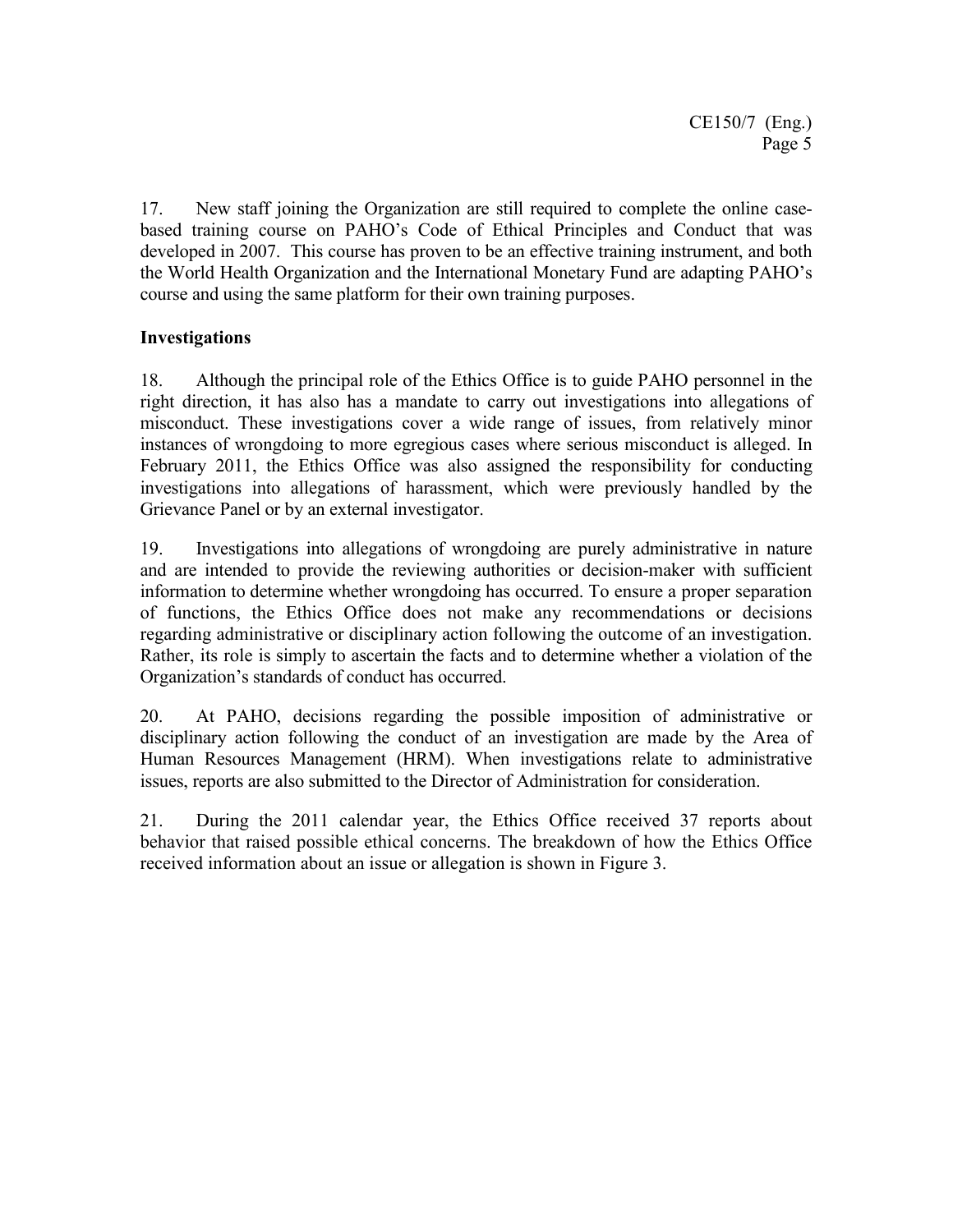

**Figure 3: Reports about behavior that raised ethical concerns, by how the Ethics Office received the information, 2011.** 

22. Figure 4 shows the number of reports on ethical concerns received from 2006 to 2011. As can be noted, there was a significant increase in the number of reports received in 2011 in comparison with previous years.



## **Figure 4: Number of reports on ethical concerns received by the Ethics Office, 2006 to 2011.**

23. In 2011, the Ethics Office received 20 reports through the Ethics Help Line, representing a 100% increase from the previous reporting period (when 10 reports were received via the Help Line). Of these 20 reports, 13 were submitted anonymously.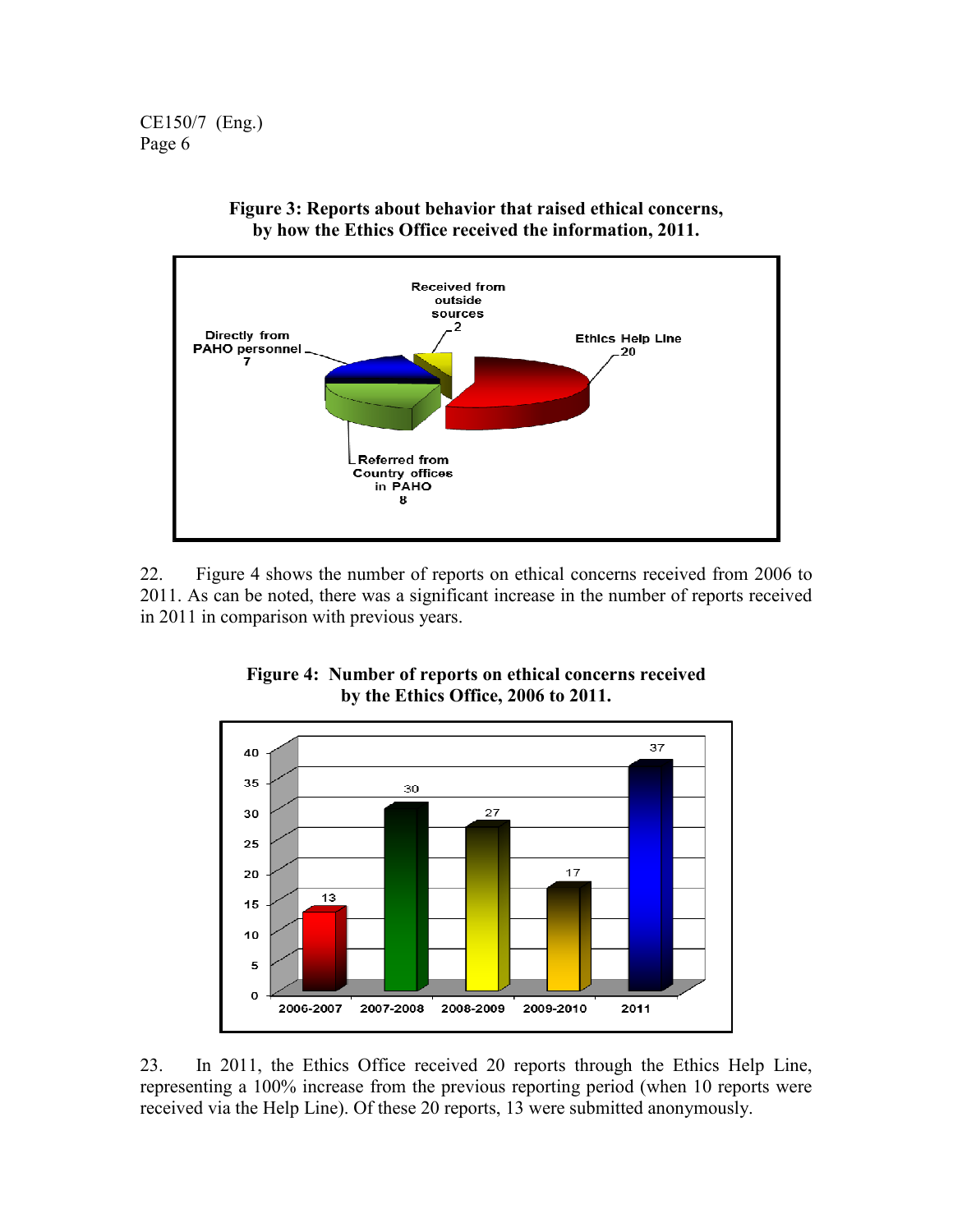24. Figure 5 depicts the types of reports that were submitted to the Ethics Office, by category, in 2011.



#### **Figure 5: Reports on ethical concerns received by the Ethics Office in 2011, by category.**

25. Below is a brief overview of the 37 reports received by the Ethics Office in 2011, as well as their status.

# *Cases Closed*

26. In 2011, the Ethics Office received reports on the following issues and conducted investigations when warranted:

- (a) A consultant who reportedly treated women with disrespect and used bad language in the office.
- (b) A staff member who allegedly made long-distance personal telephone calls using a PAHO calling code.
- (c) A staff member who allegedly owned and operated a computer business without disclosing this outside activity to PAHO.
- (d) A staff member who obtained an assignment for a person with whom the staff member was allegedly involved in a close personal relationship without disclosing this relationship to anyone in the Organization.
- (e) A staff member who reportedly sent unwelcome articles with sexual overtones to another staff member.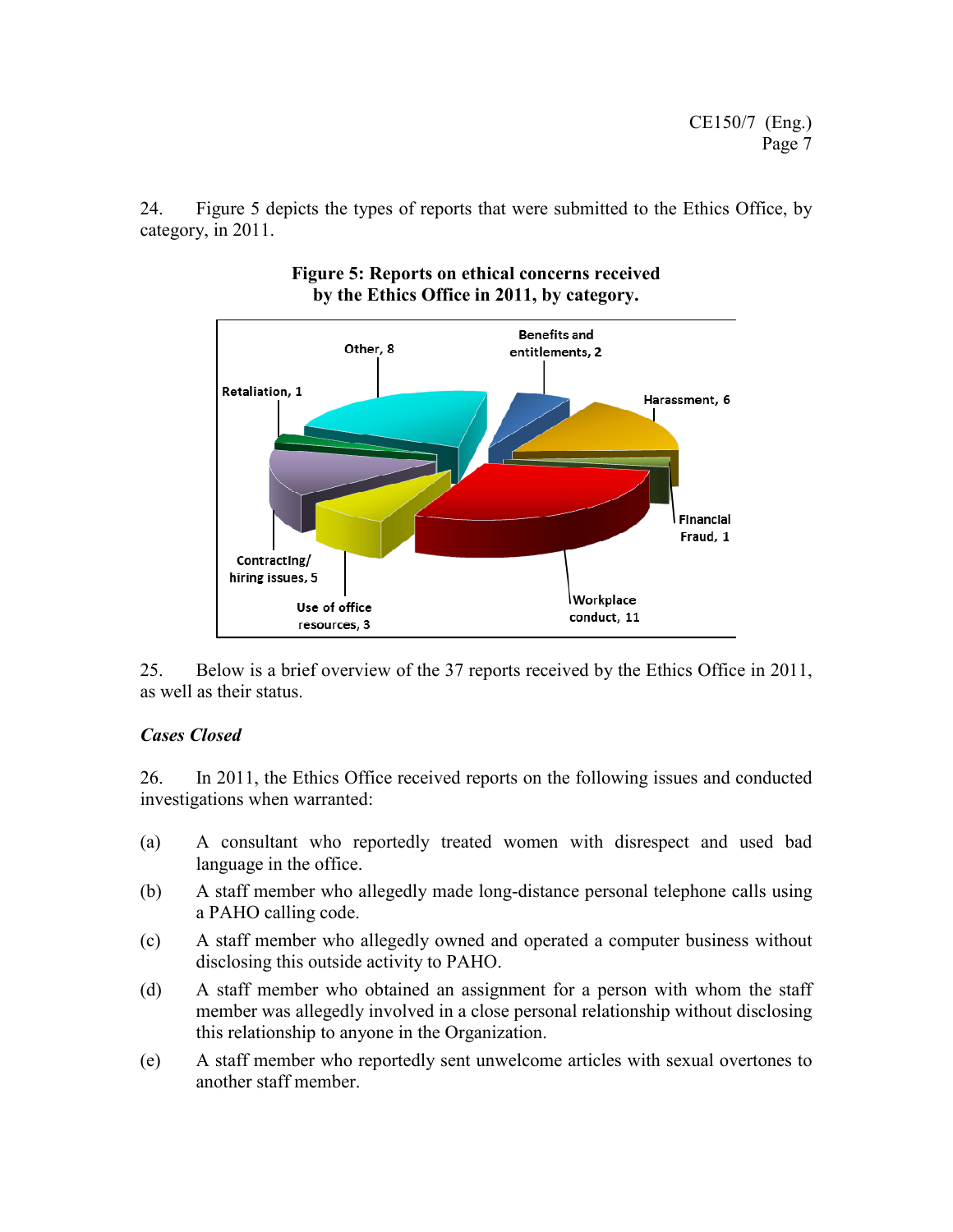- (f) A staff member who allegedly falsified legal documents in a private matter involving someone from outside the Organization.
- (g) A manager whose behavior was reportedly unethical in the office.
- (h) A staff member who allegedly committed sexual harassment in the office.
- (i) Three reports of managers who allegedly harassed their subordinates.
- (j) Alleged irregularities involving the contracting of a short-term staff member.
- (k) A staff member who allegedly took inappropriate pictures of female personnel in the office.
- (l) Defamatory comments that were allegedly made against a staff member.
- (m) A staff member who purportedly spent an excessive amount of time talking on the telephone during normal working hours.
- (n) A staff member who was reportedly using the PAHO diplomatic pouch to send items of a personal nature.
- (o) A staff member who was allegedly promoted without possessing the necessary qualifications.
- (p) A manager who was reportedly treating subordinates with disrespect.
- (q) A report about the alleged lack of proper management in an office.
- (r) A consultant who allegedly entered into contracts with fictitious vendors.
- (s) A staff member who purportedly disrupted the Organization's operations.

# *Pending Cases*

27. The Ethics Office also is looking into the following issues, which were reported in 2011 but have not yet been finalized:

- (a) A contract that was apparently awarded to a company where a relative of a staff member worked.
- (b) Purported damage to a staff member's professional reputation due to an unfavorable memorandum.
- (c) A staff member who entered the Organization without disclosing that a previous job with an outside employer was terminated due to alleged fraud.
- (d) A staff member who was reportedly engaged in an activity outside the Organization without making an appropriate disclosure.
- (e) An alleged irregularity in a contract.
- (f) A staff member who was apparently provided with a complimentary hotel room while on official travel.
- (g) A staff member who allegedly falsified some work-related reports.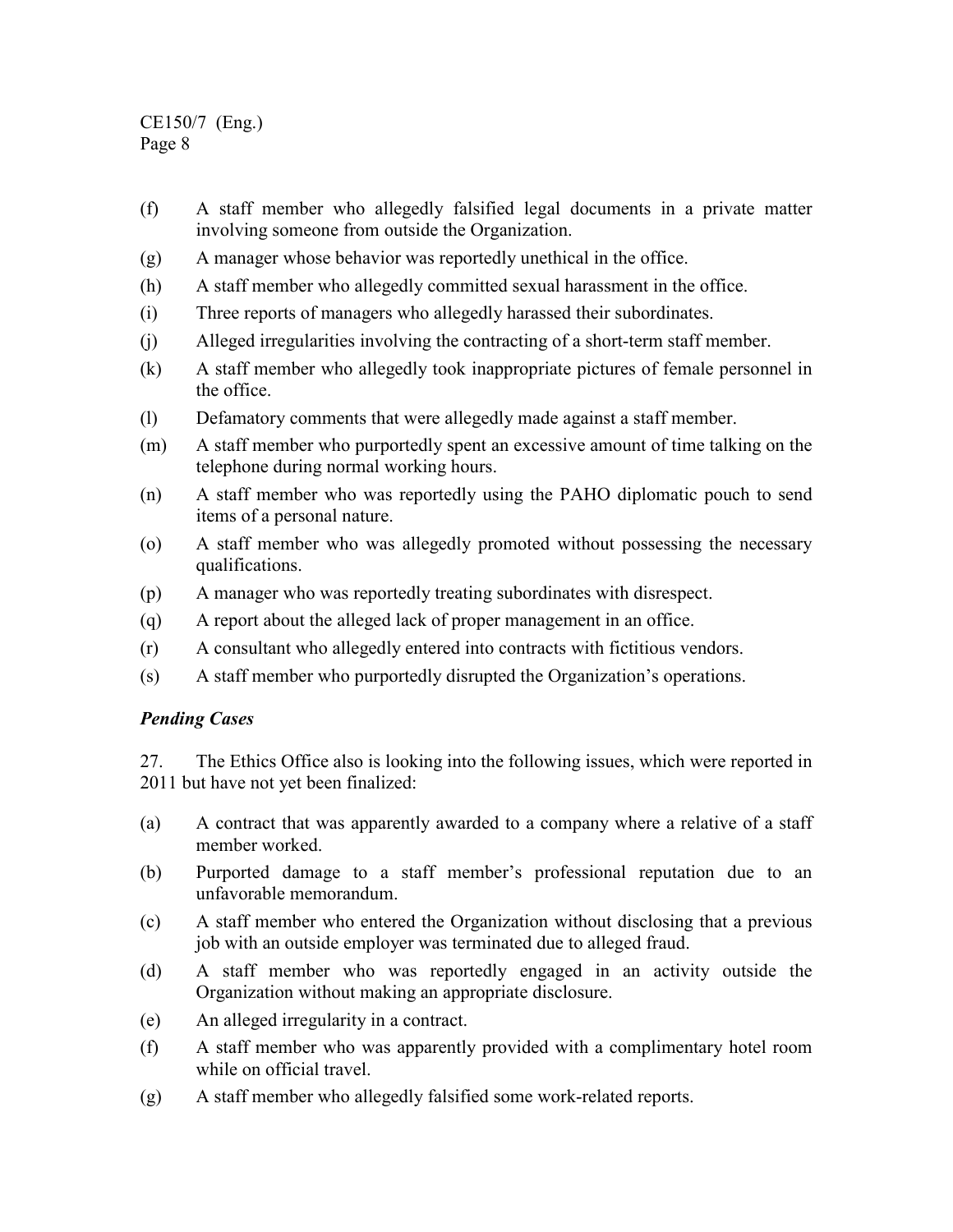- (h) A staff member who is allegedly consuming alcohol while at work.
- (i) A staff member who allegedly misused travel entitlements.
- (j) A staff member whose university degree was purportedly obtained under false pretenses.
- (k) A staff member whose appointment was allegedly terminated as a retaliatory measure.
- (l) The alleged diversion of grant funds for other purposes.
- (m) The alleged improper hiring of a staff member with questionable qualifications.
- (n) The purported misbehavior of a staff member in an office.
- (o) Alleged mismanagement by a supervisor.
- (p) A person who allegedly travelled on mission to PAHO/HQ without proper justification.

28. Upon receipt of a report, the Ethics Office first determines if the issue falls within its mandate. If so, it determines if there is sufficient information to proceed with a preliminary inquiry and then to a full investigation.

29. In certain cases where investigations were carried out, the Ethics Office concluded that the allegation was not supported by the facts or that there was insufficient evidence to substantiate the allegation. In other cases involving minor ethical lapses, the Ethics Office dealt directly with the person or office concerned. In more serious cases, full investigation reports were sent to the Area of Human Resources Management for consideration.

30. Based on the outcome of the investigations that were completed in 2011, one person was terminated from the Organization for serious misconduct and another staff member was transferred and demoted. In addition, one person, whose temporary contract ended, will not be rehired in the future. Decisions in two other cases remain pending.

#### **PAHO's Integrity and Conflict Management System**

31. The Ethics Office serves as the coordinator of PAHO's Integrity and Conflict Management System (ICMS). The ICMS was established in 2007 and incorporates all the resources dealing with integrity and conflict resolution under one umbrella, so that they are more accessible, effective, and easily understood by personnel.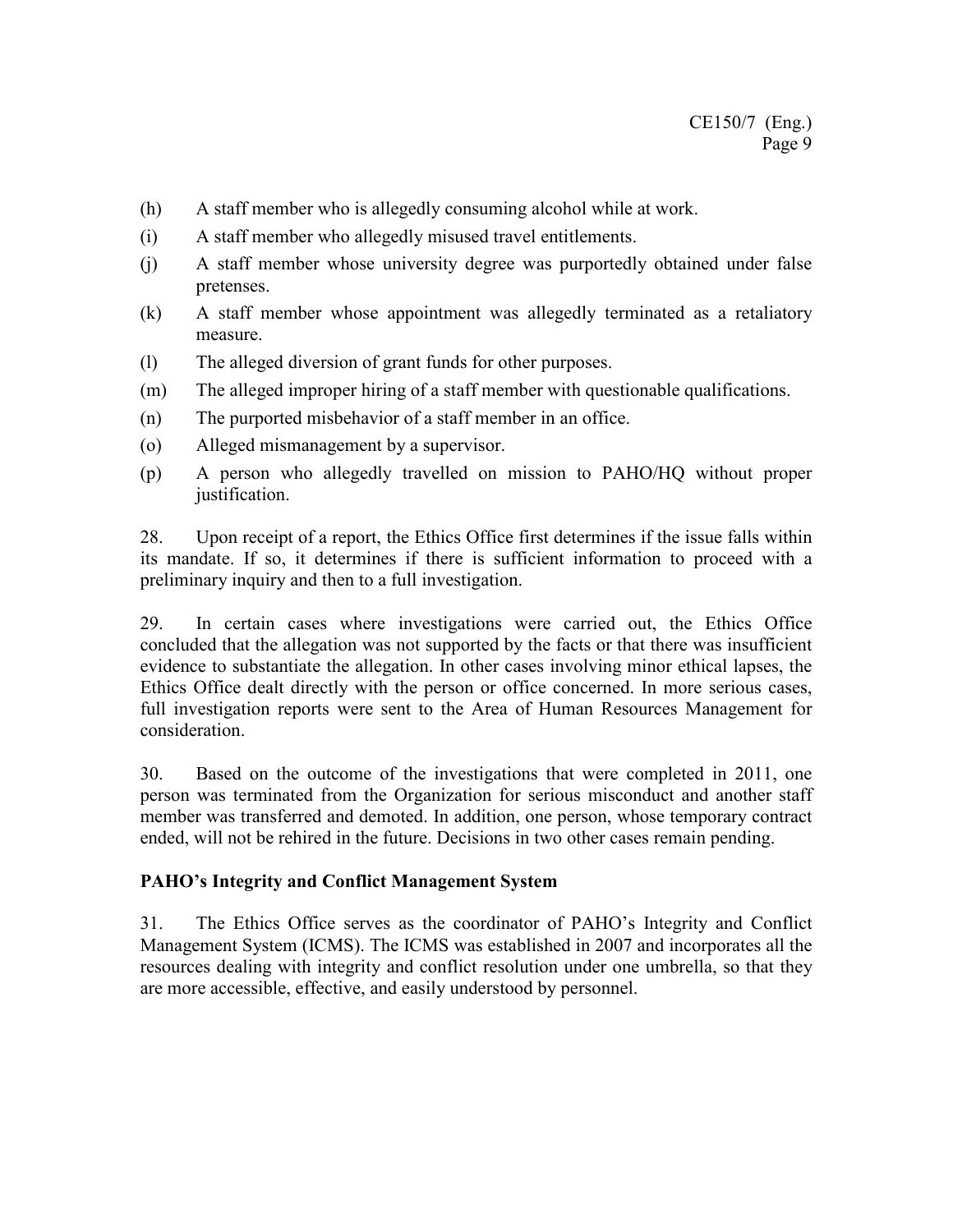32. The ICMS members<sup>1</sup> met on 10 occasions in 2011. As in the previous year, the meetings mostly focused on the ongoing review of the Administration of Justice System in PAHO.

### **Review of the Administration of Justice System**

33. Last year's report noted that after extensive discussions within the ICMS, the Director approved the following changes to PAHO's Administration of Justice System:

- Establishing an informal request-for-reconsideration process whereby personnel may ask the Area of Human Resources Management (HRM) to review a decision or action that has adversely affected their terms and conditions of service, without having to resort to the more formal and legalistic appeal process. The framework for this new process was developed in 2011, but the process itself will be implemented in 2012 due to extensive discussions that continued to take place at the ICMS throughout the year.
- Assigning the investigative function for allegations of harassment to the Ethics Office. This action was instituted in February 2011.
- Contracting a person from outside the Organization with professional expertise in conflict resolution to serve as chairperson of PAHO's Board of Appeal. As Coordinator of PAHO's Integrity and Conflict Management System, the Ethics Office managed the entire selection process for the external chair, culminating in the selection in November 2011 of the former Registrar of the United Nations Dispute Tribunal in Geneva.

34. In 2011, the ICMS continued to have extensive discussions on the Administration of Justice System in PAHO, with particular emphasis on the development of a revised policy on the prevention and resolution of harassment in the workplace. An updated policy, which will include a broader categorization of the different types of harassment and contribute to a more timely resolution of cases, will be introduced in 2012.

#### **Standing Committee on Asset Protection and Loss Prevention**

35. The Ethics Office also serves as a member and as the Secretary of the Standing Committee on Asset Protection and Loss Prevention (APLP), which was established in May 2009.<sup>2</sup> The mandate of this committee is to help prevent the loss, misappropriation,

<sup>&</sup>lt;sup>1</sup> The ICMS members are the Ethics Office, the Ombudsman's Office, the Office of the Legal Counsel, Human Resources Management, Information Security, Internal Evaluation and Oversight Services, the Board of Appeal and the Staff Association.

<sup>&</sup>lt;sup>2</sup> The chairperson of the Standing Committee on Asset Protection and Loss Prevention (APLP) is the Director of Administration; the Committee members are the Legal Counsel, the Auditor-General of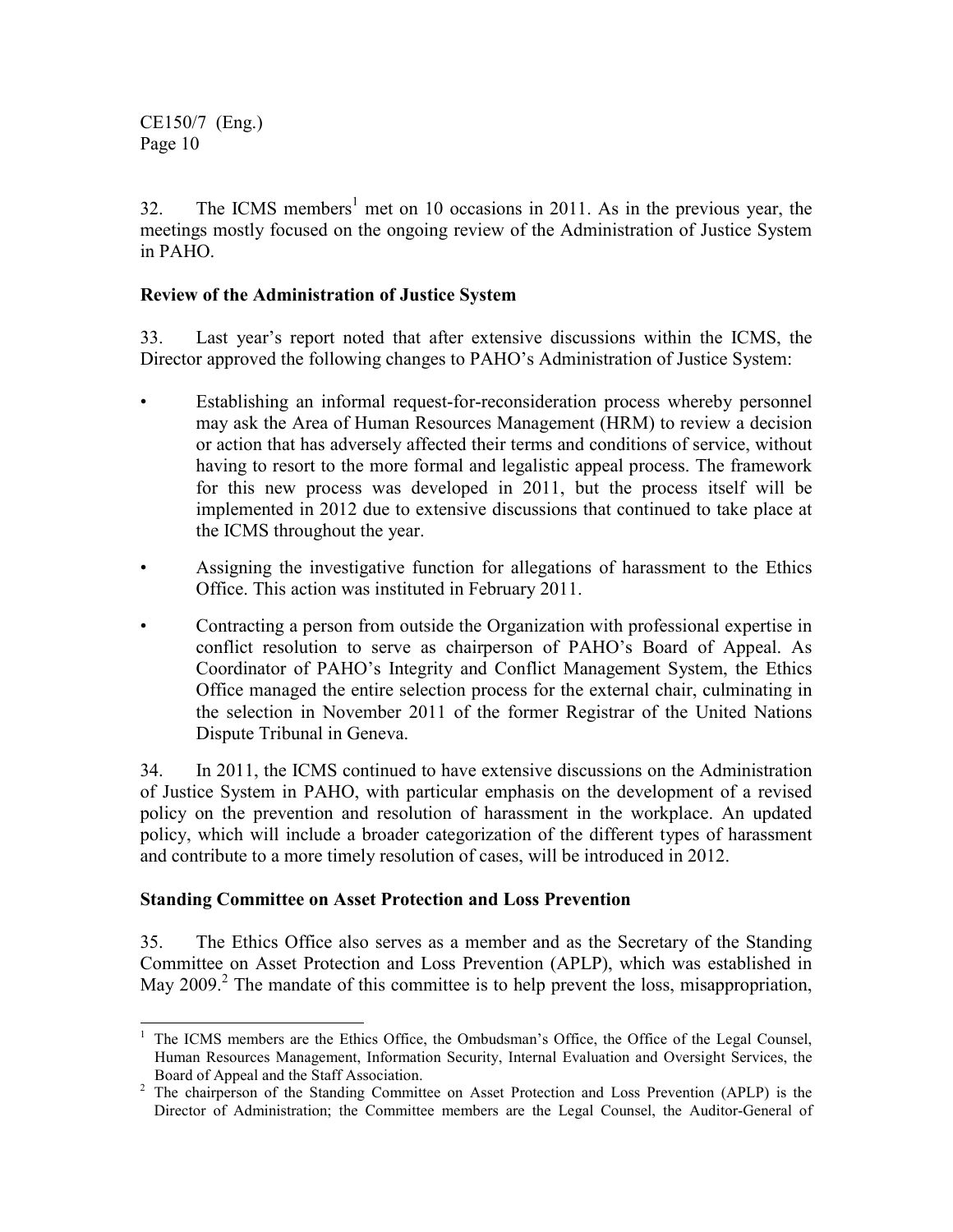or theft of PAHO resources by ensuring that risks of a financial nature are effectively identified and managed and that all known cases of this nature are properly reported, investigated, and resolved.

36. The APLP deals with cases of misconduct involving PAHO personnel, but only when there is a direct financial loss to the Organization.

37. In its capacity as Secretary of the APLP, the Ethics Office serves as the focal point for all thefts and losses that occur in the Organization. Consequently, all losses or thefts of PAHO property, assets, or equipment must be reported directly to the Ethics Office.

38. In 2011, the Ethics Office received 22 reports involving fraud or attempted fraud and the theft or loss of PAHO resources and equipment, as follows:

- One case of fraud, amounting to \$13,733, in which bogus contracts were given to fictitious vendors.
- 16 reports involving the theft or loss of laptop computers, smart phones and other equipment, totaling \$15,101.
- Four reports regarding the fraudulent use of PAHO purchasing credit cards by non-cardholders outside the Organization. The unauthorized charges were reimbursed in full by PAHO's financial institutions, resulting in no loss to the Organization.
- One report concerning the attempted misuse of checks.

 $\overline{a}$ 

39. This information was included in the Director's 2011 Financial Report.

40. The Ethics Office followed up on these cases, as necessary, and obtained written statements from the people to whom the equipment or asset was assigned to find out the circumstances surrounding the theft or loss. Moreover, it sent a communication to all country offices with suggestions on how to reduce the incidence of thefts and losses.

41. Figure 6 shows the number of reports of fraud, theft, and loss as well as the monetary value of these losses and thefts, from 2008 to 2011.

Internal Oversight and Evaluation Services, the Manager of Financial Reporting and Management, the Information Security Officer, and the Ethics Program Manager, who also serves as APLP Secretary.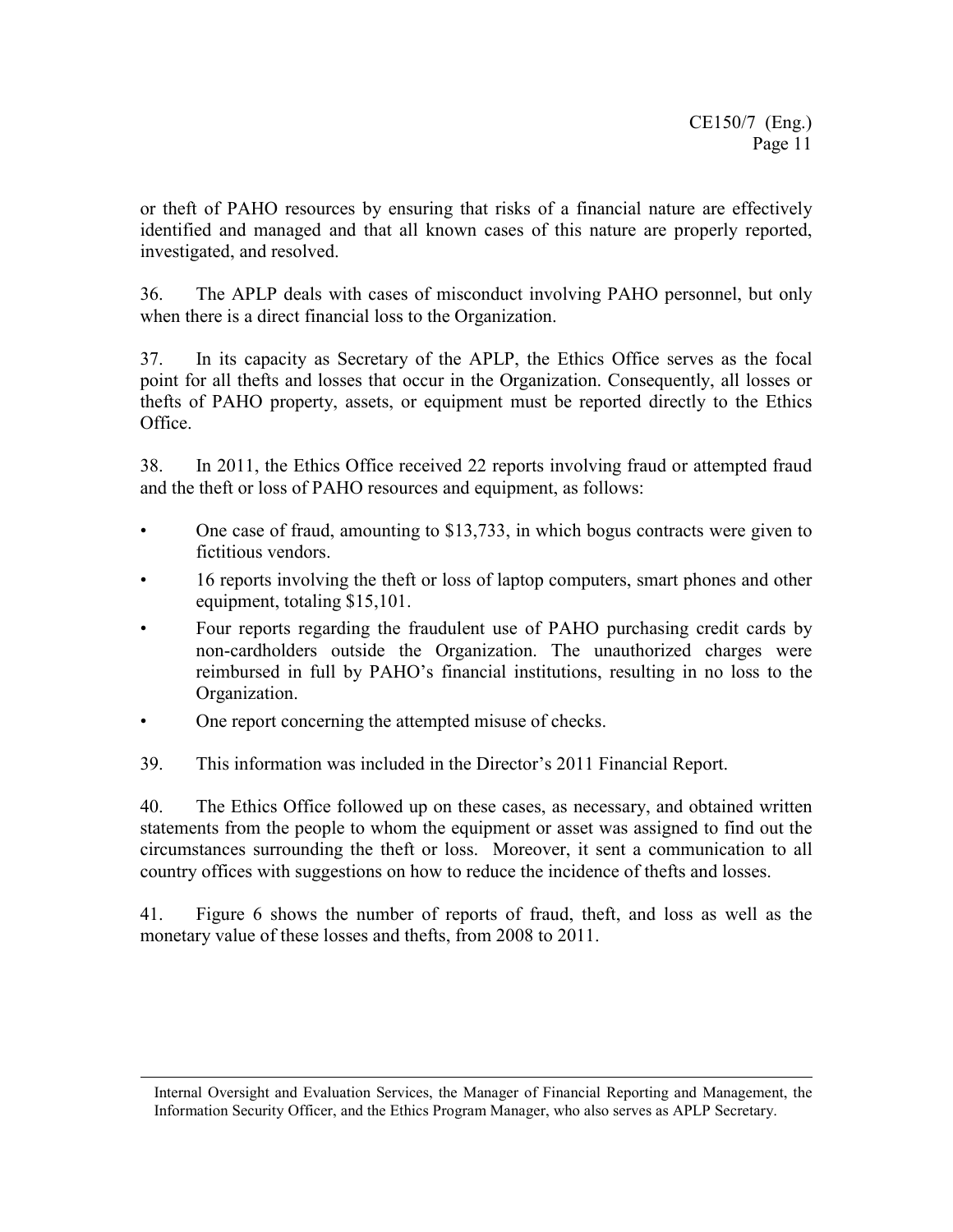

**Figure 6: Number and dollar value of fraud, theft and loss cases by year, 2008 to 2011.**

# **Professional Networks and Training**

42. The Ethics Office is a member of two professional networks. The first is the Conference of International Investigators, which is an annual meeting of all the principal investigators of United Nations agencies, international financial institutions, and other international organizations. The 2011 meeting took place in Washington, DC, in May.

43. The second is the Ethics Network in Multilateral Organizations, which consists of ethics practitioners of the United Nations, its specialized agencies, and some international financial institutions. The purpose of this network is to share best practices and experiences in the ethics and compliance field. The 2011 meeting took place in Vienna, Austria, in July.

44. To better prepare the Ethics Office to handle investigations into allegations of harassment, the Ethics Program Manager attended a training program in October 2011 in Ottawa, Canada, on Conducting Investigations Into Workplace Wrongdoing. The focus of this course was on harassment complaints.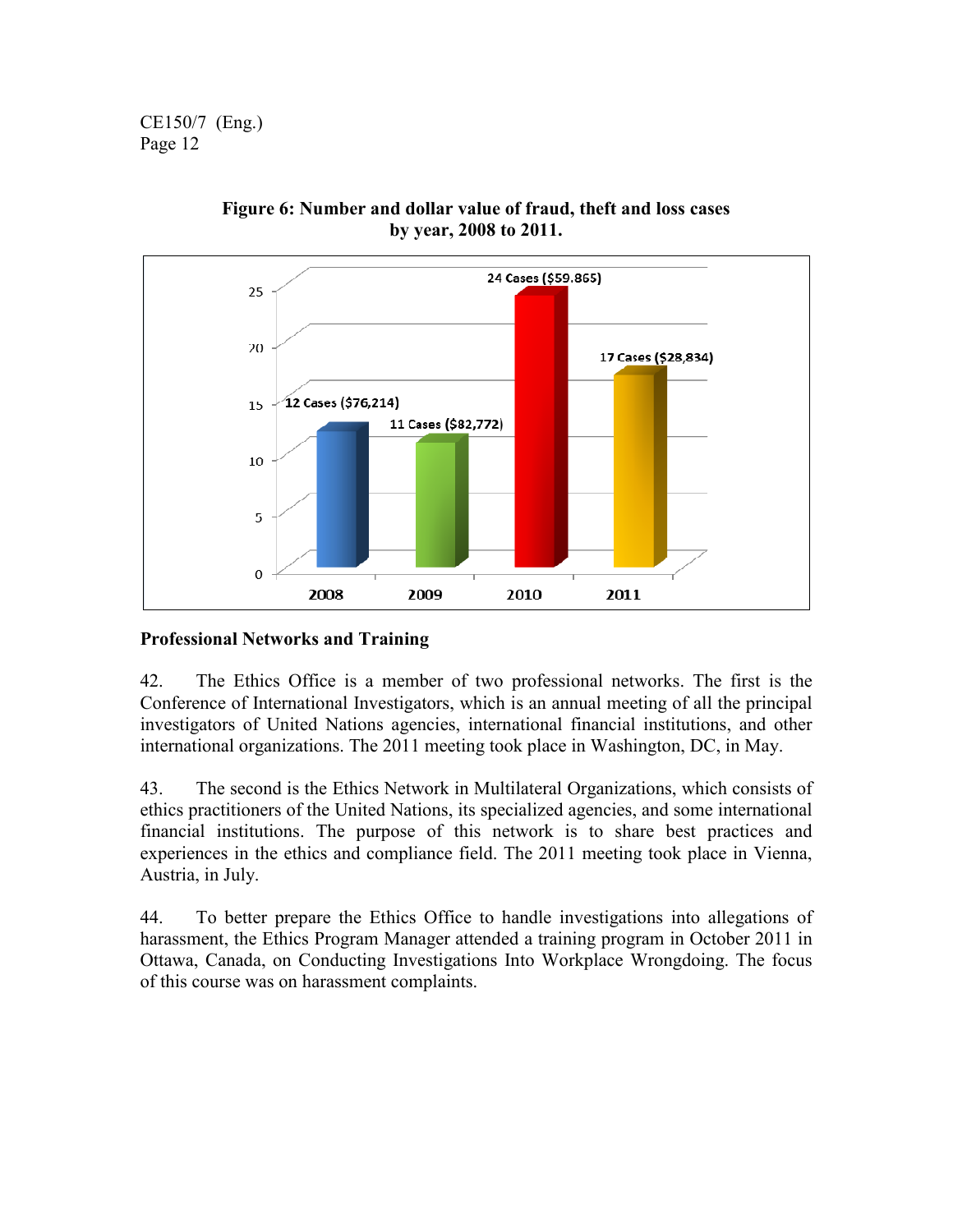### **Other Activities**

45. In 2011, the Ethics Office also provided assistance to the Institute of Nutrition of Central America and Panama (INCAP) for the development of an INCAP specific code of conduct.

## **Future Actions**

46. In 2011, the Ethics Office experienced a significant increase in both the number of consultations and allegations of misconduct in comparison with previous years. In some respects, particularly in terms of the number of consultations, this increase was considered to be a positive development as it signifies that more staff are contacting the Office for advice and guidance. However, the increased workload had the effect of delaying the implementation of a number of initiatives that the Office was contemplating.

47. Subject to the availability of funding in a difficult financial environment, the Ethics Office still intends to obtain the assistance of outside vendors to (*a*) help update PAHO's Code of Ethical Principles and Conduct, (*b*) implement a climate survey, (*c*) prepare a customized training program based on the revised Code, and (*d*) provide offthe-shelf training programs on a wide range of topics. The Ethics Office is hopeful that these activities will be implemented in 2012.

48. Last year's report noted that the responsibility for PAHO's declaration of interest program would be transferred from the Office of the Legal Counsel to the Ethics Office in 2011. This transfer has taken place, and the Ethics Office has developed a new expanded policy which includes, in addition to financial disclosure, general disclosure in other areas, such as outside employment and activities, that could give rise to possible conflicts of interest. The questionnaire that will be distributed to selected staff, as well as the program to launch the annual survey electronically, will be implemented in 2012.

49. Through the Asset Protection and Loss Prevention Committee, the Ethics Office has finalized a policy on holding staff accountable when property or equipment belonging to the Organization is lost or stolen through negligence or willful misconduct. This policy has now been approved and will be issued in 2012. The Ethics Office has also developed a comprehensive policy on outside employment, post-PAHO employment, participation on advisory boards and committees, and writing of books and articles. The Ethics Program Manager is leading a session on this topic at the 2012 meeting of the Ethics Network, and PAHO's new policy will be adapted, as necessary, to take into account the policies, practices, and perspectives of the other members of the Network and will be issued shortly thereafter.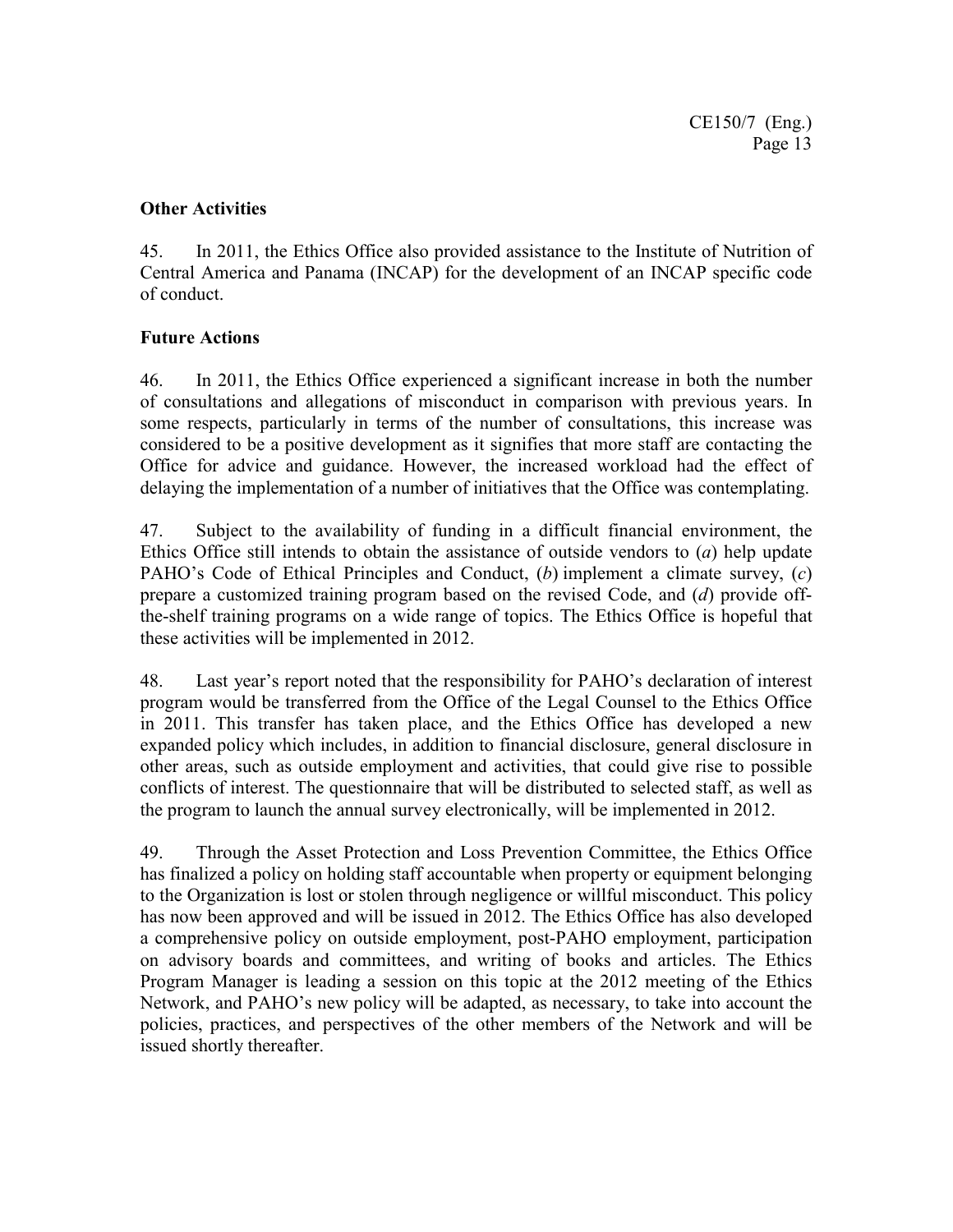# **Action by the Executive Committee**

50. The Executive Committee is invited to take note of this report, solicit additional information or clarification on the work or activities of the Ethics Office during the last year, and provide additional guidance to the Organization as it sees fit.